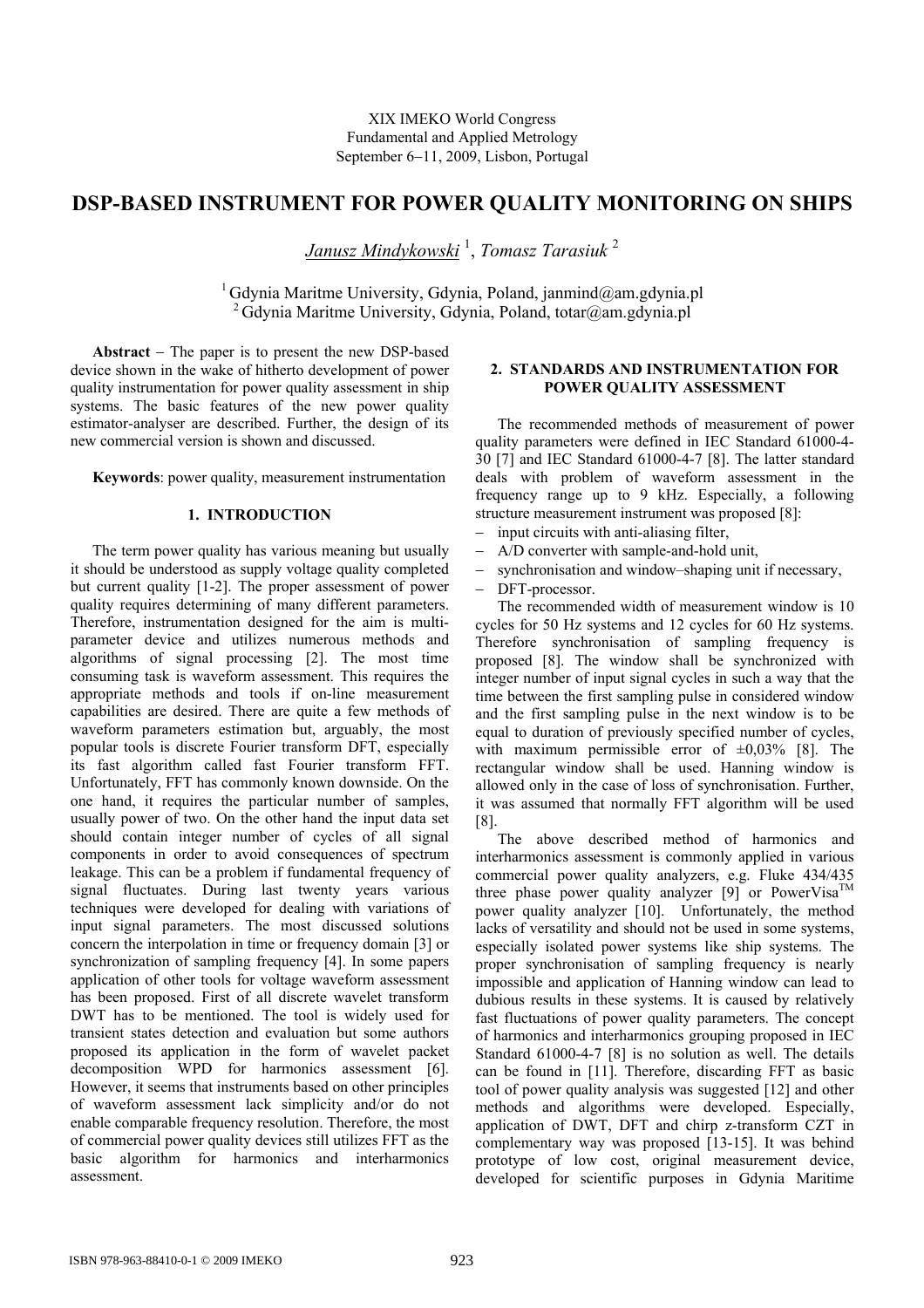University. This new solution is shortly described in the Section 3.

However, the main aim of the current paper is to describe and shortly discuss reasons for the estimatoranalyser development as well as proposed hardware structure of the expanded version. This will be described in Section 4.

# **3. THE PROTOTYPE OF ESTIMATOR-ANALYSER OF POWER QUALITY**

The prototype of the new device for power quality assessment called estimator-analyser was developed in Gdynia Maritime University in co-operation with Institute of Power Engineering, Gdansk Division. The most important feature of the unit is its ability to correct operation under condition of great changeability of input signal parameters and it does not require synchronisation of sampling frequency. The estimator-analyser is two-processor device, including digital signal processor ADSP 21364, and it is capable of working in stand alone condition or in cooperation with external device, e.g. PC computer. The instrument can operate in two basic modes: estimator and analyser. In the former mode only parameters which current values exceed user defined limits are determined, whereas in the latter mode all defined parameters are calculated. In the estimator mode less computational power is required, so it enables increase in sampling frequency (currently sampling frequency equal to 148917.8 Hz is utilized). The feature was achieved due to implementation of original distortion band factors DBF for rough waveform assessment in the estimator mode [14]. Finally, estimator-analyser is capable of determining the following voltage quality parameters [12]:

- − r.m.s. value,
- frequency,
- unbalance,
- newly introduced distortion band factors DBF,
- voltage dip estimation (value and duration),
- harmonic subgroups measurement up to  $50<sup>th</sup>$  harmonic,
- interharmonic centered subgroups measurement in the range up to  $50<sup>th</sup>$  harmonic,
- sub-harmonic,
- dc component.
- groups of high frequency components with bandwidths approximately 200 Hz in the range from  $50<sup>th</sup>$  harmonic up to 9 kHz,
- transient and notching detection and assessment,
- power quality temperature factor for assessment of additional temperature rise of windings of induction motors [16].

The picture of the estimator-analyser is shown in Fig. 1 [12].



Fig. 1. Front panel of the estimator-analyzer of power quality.

The prototype of estimator-analyser uses several screen types in order to present various measurement results in both operation modes as well as setting of basic parameters of the device. The exemplary photograph of the device display is shown in Fig. 2.

| 'N E                   | 2008-0                    | и                     | 13:53:<br>п     |
|------------------------|---------------------------|-----------------------|-----------------|
| U[U]<br>380.62         | $55 + 21$                 | THD[%]<br>10.58       | 방1[U]<br>378.46 |
| N[X] <sub>6</sub>      | $\frac{2}{4}$ ]<br>ម៉ូគ្ល | Podh[%]<br>00.12      |                 |
|                        |                           |                       | ã               |
| ট ই<br>$\overline{02}$ | ब्ड<br>Ø3                 | $\overline{04}$<br>04 | ğ               |
| x-Pourot               |                           | $5 -$ menu<br>Podr    |                 |

Fig. 2. An example of screen of estimator-analyser prototype; analyser mode and display of harmonic and interharmonic subgroups up to  $4<sup>th</sup>$  harmonic.

The estimator-analyser was tested under laboratory conditions for several various testing signals as well as in ship environment [17]. The positive results of the experimental verification were premises for manufacturing of the second piece of estimator-analyser. The total cost of the manufacturing did not exceed 2000 EUR, including taxation.

The details of methods and algorithm applied in the prototype of this new device for power quality assessment will be published in separate papers together with results of its experimental verification. This paper is focused on the planned device further development and motivation for the undertaken work.

#### **4. DESIGN OF THE EXPANDED VERSION OF ESTIMATOR-ANALYSER OF POWER QUALITY**

The complete assessment of power quality in ship systems requires an estimation of more parameters than current estimator-analyser is capable of. Therefore, new version of the estimator-analyser was designed and it is now under construction. First of all, it is capable of current and power parameters monitoring. Especially, the later should be underlined since system for power quality estimation on ships is to control power distribution between generating sets working in parallel. The improper power and current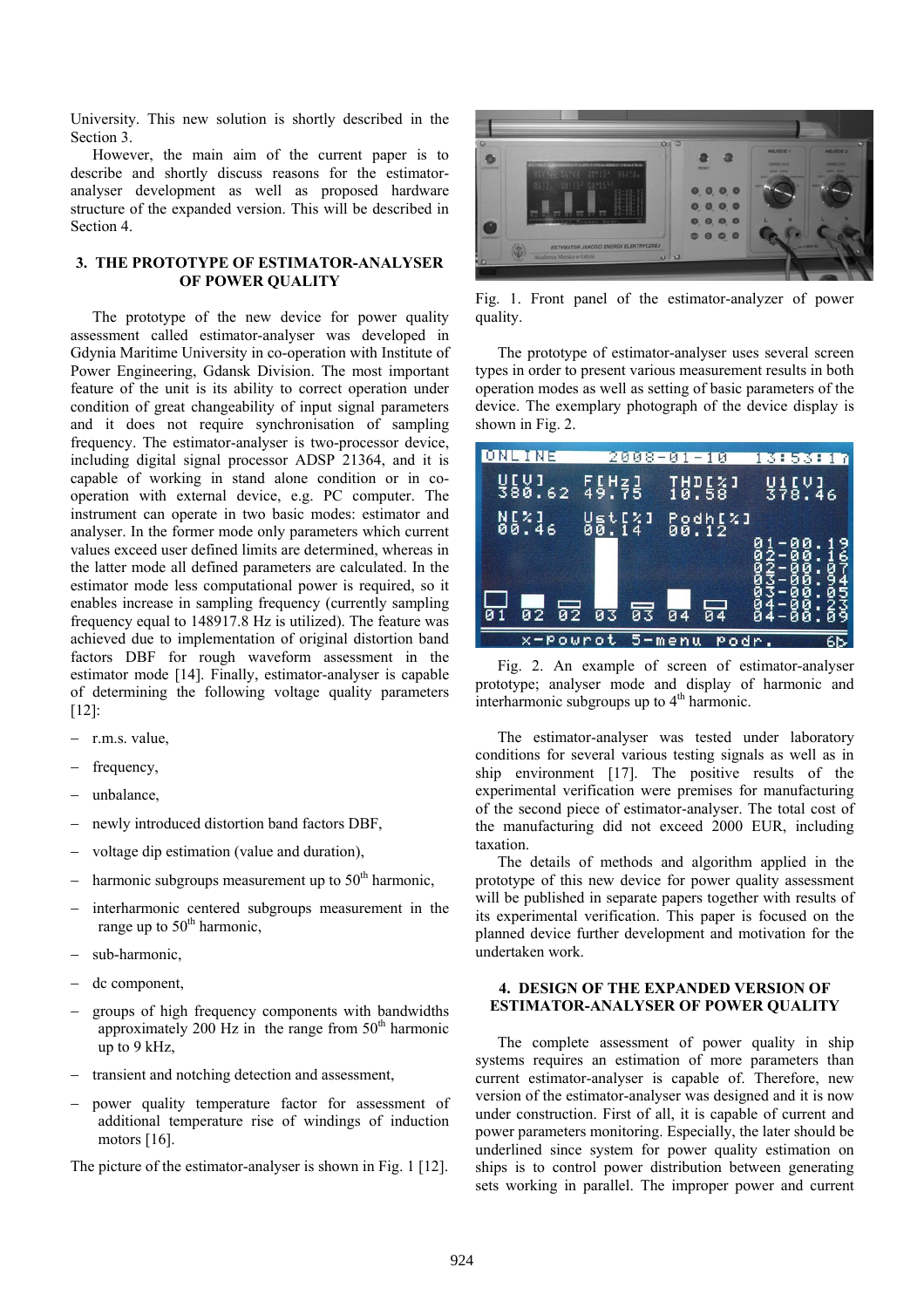distribution increases a risk of overloading of generating set (generator and prime mover) and, as consequence, increases a risk of black-out in whole ship's system. The consequences are easy to predict.

The purposes of power quality assessment in ship's system are to be taken into account as well. Basically there are two aims of the monitoring of power quality in these systems: evaluation of conformity with respective standards and trouble-shooting applications. The first task is carried out mainly by surveyors of ship classification societies, whereas the second one is carried out by ship's crew. The surveys carried out by ship classification societies are carried out during ship classing and portable devices would be appreciated. The monitoring carried out by ship crew is carried out on continuous everyday basis and device built in main switchboard can be used.

Further, the device structure and applied algorithms should be as versatile as possible in order to increase scope of possible applications. Simply put, designing a device dedicated only to ship's application would be economically unjustified. Therefore, the software and hardware of the expanded version of estimator-analyser should enable its application in various power systems, isolated or not. First of all, the estimator-analyser is to monitor power quality in three-phases three-wires and four-wires networks. Moreover, it should be capable of measurement currents as well as active and reactive powers in these both networks. But in the case of ship systems the load distribution between generating sets working in parallel. It was assumed that at least three generating sets are to be monitored concurrently.

Taking into account the above described reasons and minimal requirements as well as the results of the prototype investigation, the structure of the expanded version of estimator-analyser was determined. The simplified hardware structure of the new instrument is depicted in Fig. 3.

The signal conditioning unit will consist of programmable antialiasing filters LTC1564. The cut-off frequency of the former estimator analyser was 60 kHz but it will be significantly increased, due to increase in sampling frequency in the new version. The increase of considered frequency band is planned up to 100 kHz (planned sampling frequency 250 kS/s). As a result, an enhancement of transient monitoring capabilities will be achieved. It should be added that the sampling frequency is sufficient for determining parameters of quite a number of transients and notching observed in real ship power systems [18].

In the case of voltage channels a voltage divider and isolation amplifiers AD215 will be used. The estimatoranalyser will be supplied with six external current probes.

The expanded version of estimator-analyser will be twoprocessor device. Such a solution was positively tested in above mentioned prototype of estimator-analyser. DSP is to carry out all signal processing tasks and control of ADC converters, whereas GPP is to control remaining peripherals and communicate with external devices. Due to such a solution the resources of DSP are reserved for the most time-consuming procedures of signal processing, without unnecessary interruptions (user or external devices). Therefore, it is easy to design software for real-time gapless power quality monitoring. But it should be mentioned that more powerful processors (especially DSP) will be used.



Fig. 3. Simplified hardware structure of the new version of estimator-analyser of power quality; DSP – digital signal processor, GPP – general purpose processor.

The depicted in Fig. 3 hardware configuration enables an evaluation of power distribution between three generating sets working in parallel in three-phase and three-wire systems. It should be mentioned that it is typical configuration of ship networks. The exemplary connection of one generating set with instrument under construction is shown in Fig. 4.

The calculation of active power can be carried out by following formula [19]:

$$
P = \frac{1}{N} \cdot (\sum_{k=0}^{N-1} u 12_k \cdot i1_k + \sum_{k=0}^{N-1} u 32_k \cdot i3_k)
$$
 (1)

 The reactive power can be calculated on the basis of the very same algorithm (it means that the same sun-routine can be used) but it requires shifting starting address of voltage samples by  $N_{T/4}$ , where T is a period of input signal. In fact it means shifting the voltage signal by  $90^\circ$ . The solution can lead to flawed results in the case of distorted signals [20]. Fortunately, it seems that in the case of ship systems chiefly reactive power of fundamental components is to be considered (diagnostics of voltage controller operation). Therefore, the simple solution is taking into account only fundamental component of currents. It requires low-pass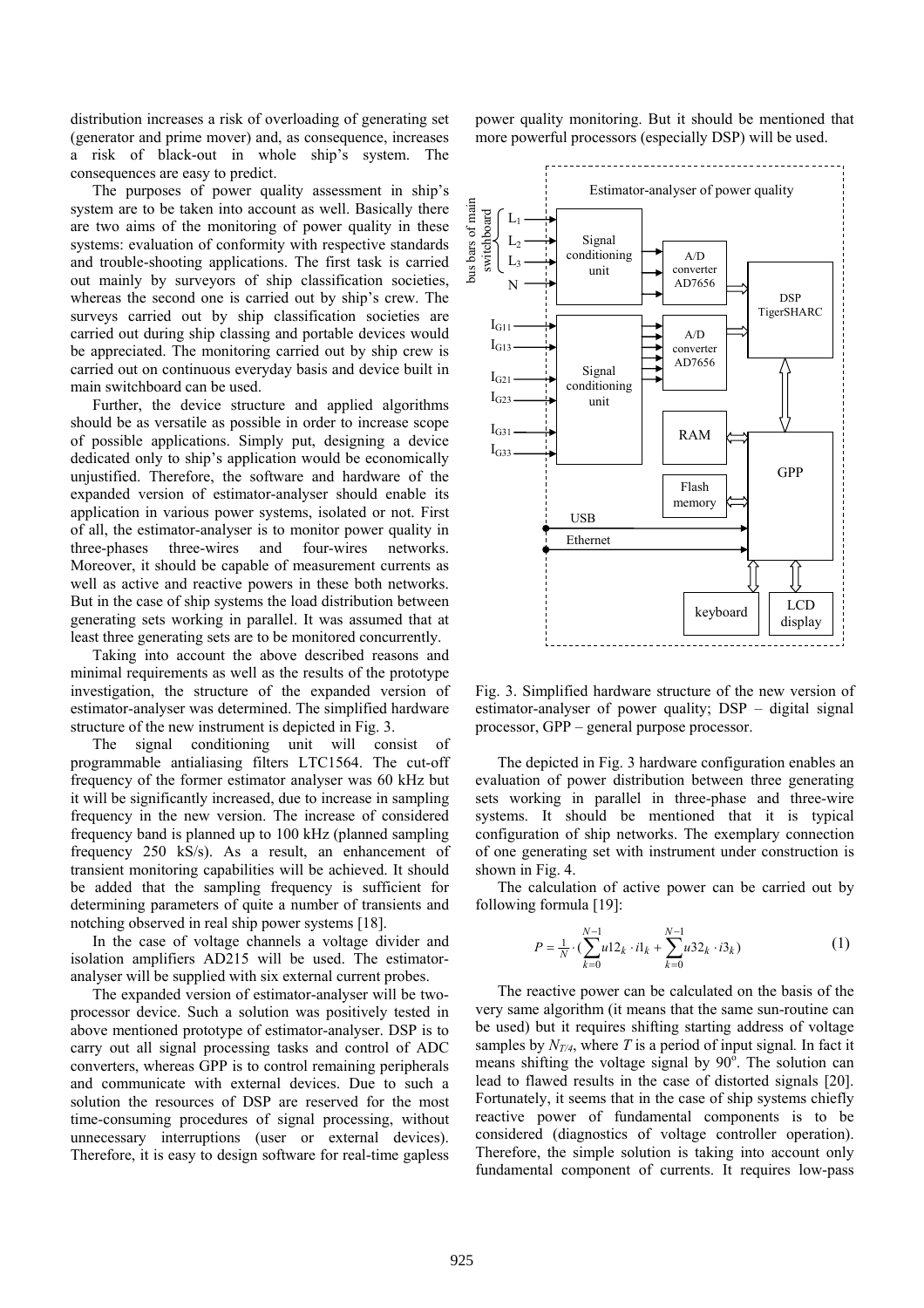filtration. Finally, the reactive power of fundamental components can be calculated as follow:

$$
Q_1 = \frac{1}{N} \cdot (\sum_{k=0}^{N-1} u 12_{k-N} / 4 \cdot \text{ifund1}_k + \sum_{k=0}^{N-1} u 32_{k-N} / 4 \cdot \text{ifund3}_k)
$$
 (2)

The proposed solution simplifies hardware structure and software for active and reactive power calculation as much as possible.



Fig. 4. The scheme for determining the power parameters for one generating set in the three-phase and three-wire system.

#### **5. FINAL REMARKS**

Nowadays used analysers for power quality assessment display some disadvantages in relation to application in isolated electrical power networks. It concerns used methods of measurement of power quality parameters as well as their hardware. Typically, these analysers are equipped with four current input channels. It is insufficient for assessment of power distribution in ship systems. Their hardware structure enables a calculation of respective parameters only for two generating sets working in parallel, whereas in many cases three generators are connected together in ship systems. Obviously, the software of commercial analysers is inappropriate as well.

Finally, the new solution for power quality assessment in ship systems was proposed. Comparing with current solutions, it utilizes the new methods of waveform assessment and it has increased number of current input channels. Due to the latter feature, the device will be capable of determining active and reactive power distribution between up to three generating sets working in parallel.

Although it was designed for marine applications, the applied methods and algorithms can be utilized for other systems as well. Simply put, the ship power system can be treated as the hardest case from power quality assessment point of view. The additional input for neutral line N will be provided in order to increase instrument versatility. Obviously, device's software has to be designed accordingly.

Finally, the device will be capable of power quality assessment in one-phase two-wire systems, three-phase treewire systems and three-phase four-wire systems.

### **ACKNOWLEDGMENTS**

This work was financially supported by the Ministry of Sciences and Higher Education, in Poland, in years 2007- 2010 (Project No. R01 027 03).

# **REFERENCES**

- [1] M. Bollen, "What is power quality?", *Electric Power Systems Research*, no. 66, pp. 5-14, 2003.
- [2] A. Ferrero, "Measuring electric power quality: Problems and perspectives", *Measurement*, vol. 41, no 2, pp. 121-129, 2008.
- [3] M. Sedláček, M. Titěra, "Interpolations in frequency and time domains used in FFT spectrum analysis", *Measurement*, vol. 23, no. 3, 1998, pp. 185-193.
- [4] M. Aiello, A. Cataliotti, V. Cosentino, S. Nuccio, "Synchronization techniques for power quality instruments", *IEEE Transactions on Instrumentation and Measurement*, vol. 56, no 5, pp. 1511-1519, 2007.
- [5] S. Santoso, W. Grady, E. Powers, J. Lamoree, S. Bhatt "Characterization of distribution power quality events with Fourier and wavelet transforms", *IEEE Transactions on Power Delivery*, vol. 15, no 1, pp. 247-254, January 2000.
- [6] L. Eren L., M. Unal, M. Devaney, "Harmonic analysis via Wavelet Packet Decomposition using special elliptic half-band filters", *IEEE Transactions on Instrumentation and Measurement*, vol. 56, no 6, pp. 2289-2293, 2007.
- [7] IEC Std. 61000-4-30, 2003. *Testing and Measurement Techniques – Power Quality Measurement Methods*.
- [8] IEC Std. 61000-4-7, 2002. *General guide on harmonics and interharmonics measurements for power supply systems and equipment connected thereto*.
- [9] *Fluke 43B power quality analyzer. Users manual.*  Fluke Corporation, 2005.
- [10] *PowerVisaTM. User's guide.* Dranetz-BMI 2005.
- [11] T. Tarasiuk, "Comparative study of various methods of DFT calculation in the wake of IEC Standard 61000-4- 7", *IEEE Transactions on Instrumentation and Measurement,* in press.
- [12] T. Tarasiuk, "A few remarks about assessment methods of electric power quality on ships – present state and further development", *Measurement*, doi:10.1016/j.measurement.2008.02.003, in press, available on-line: www.sciencedirect.com.